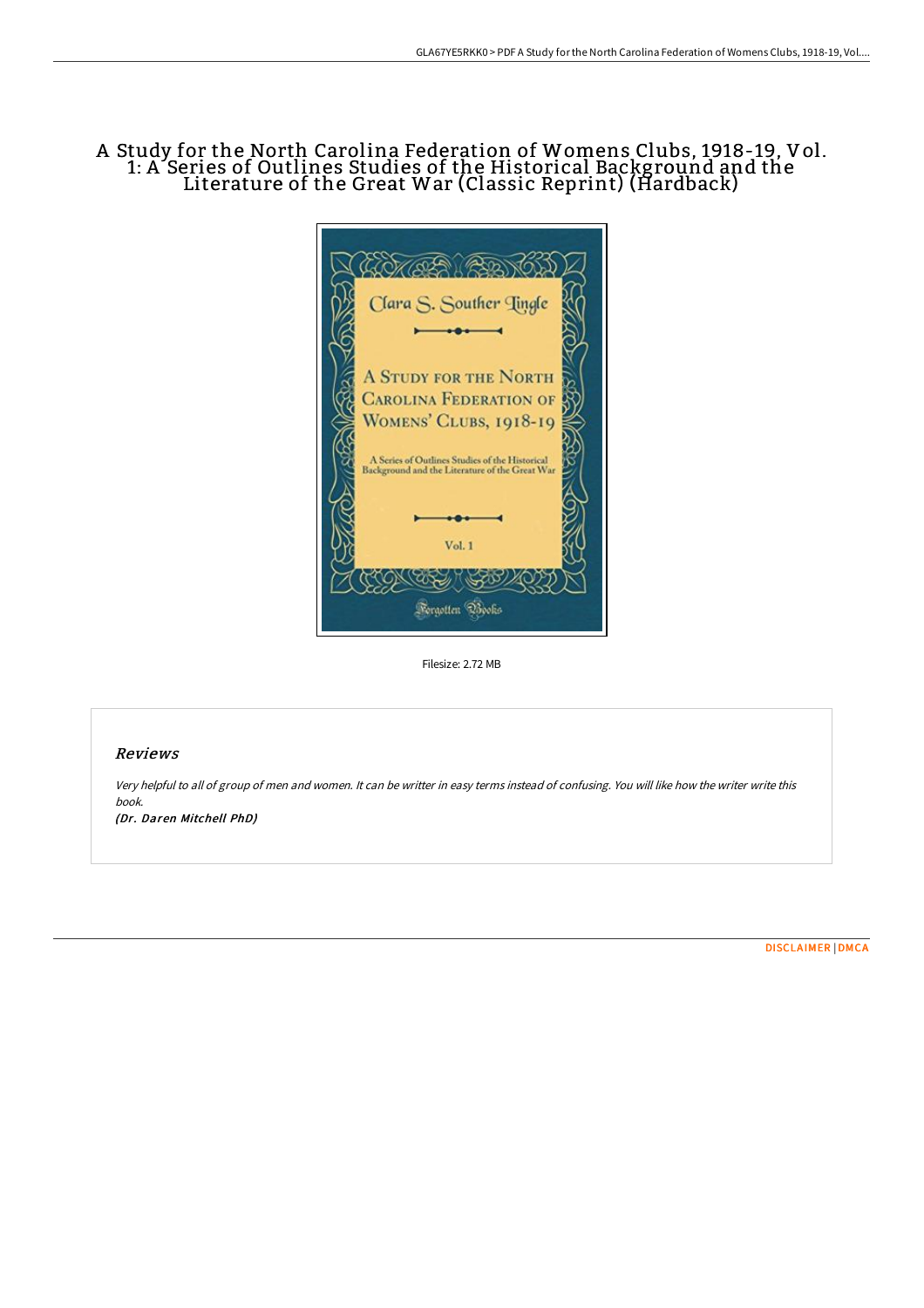#### A STUDY FOR THE NORTH CAROLINA FEDERATION OF WOMENS CLUBS, 1918-19, VOL. 1: A SERIES OF OUTLINES STUDIES OF THE HISTORICAL BACKGROUND AND THE LITERATURE OF THE GREAT WAR (CLASSIC REPRINT) (HARDBACK)



To save A Study for the North Carolina Federation of Womens Clubs, 1918-19, Vol. 1: A Series of Outlines Studies of the Historical Background and the Literature of the Great War (Classic Reprint) (Hardback) eBook, you should refer to the button listed below and download the ebook or gain access to other information that are in conjuction with A STUDY FOR THE NORTH CAROLINA FEDERATION OF WOMENS CLUBS, 1918-19, VOL. 1: A SERIES OF OUTLINES STUDIES OF THE HISTORICAL BACKGROUND AND THE LITERATURE OF THE GREAT WAR (CLASSIC REPRINT) (HARDBACK) ebook.

FBC LTD, 2018. Hardback. Condition: New. Language: English . Brand New Book \*\*\*\*\* Print on Demand \*\*\*\*\*. Excerpt from A Study for the North Carolina Federation of Womens Clubs, 1918-19, Vol. 1: A Series of Outlines Studies of the Historical Background and the Literature of the Great War This series of outline programs on the principal countries engaged in the Great War has been prepared for the use of women s clubs and reading circles. It has been adopted as the oFicial study program of the North Carolina Federation of Women s Clubs, with the approval of the president, Mrs. Clarence Johnson, and of Mrs. Hugh Murrill, the chairman of the Department of Literature. The purpose of the outline is to provide a systematic program for the study of the Great War from an historical and literary point of view. The outline is arranged for sixteen meetings in order to conform to the calendar of the majority of the clubs which meet fortnightly during the eight winter months. If extra meetings for business or sociability are desired, they may be inserted at convenient times. If more programs are needed, the important subjects may be treated more intensively, and some special topics taken up in greater detail. Contemporary France or Russia, for instance, might well be made the subject of three or more meetings. In fact the diFiculty of dealing with such a general subject has been to condense it into the required limits, and to make selection from the vast amount of literary material now available. If the manner of treatment seems somewhat sketchy and incomplete it is because many of the clubs have previously made a detailed study of several of the European countries, and because we think something may now be gained by a bird s eye look...

Read A Study for the North Carolina Federation of Womens Clubs, 1918-19, Vol. 1: A Series of Outlines Studies of the Ы Historical [Background](http://techno-pub.tech/a-study-for-the-north-carolina-federation-of-wom-1.html) and the Literature of the Great War (Classic Reprint) (Hardback) Online Download PDF A Study for the North Carolina Federation of Womens Clubs, 1918-19, Vol. 1: A Series of Outlines Studies of the Historical [Background](http://techno-pub.tech/a-study-for-the-north-carolina-federation-of-wom-1.html) and the Literature of the Great War (Classic Reprint) (Hardback)